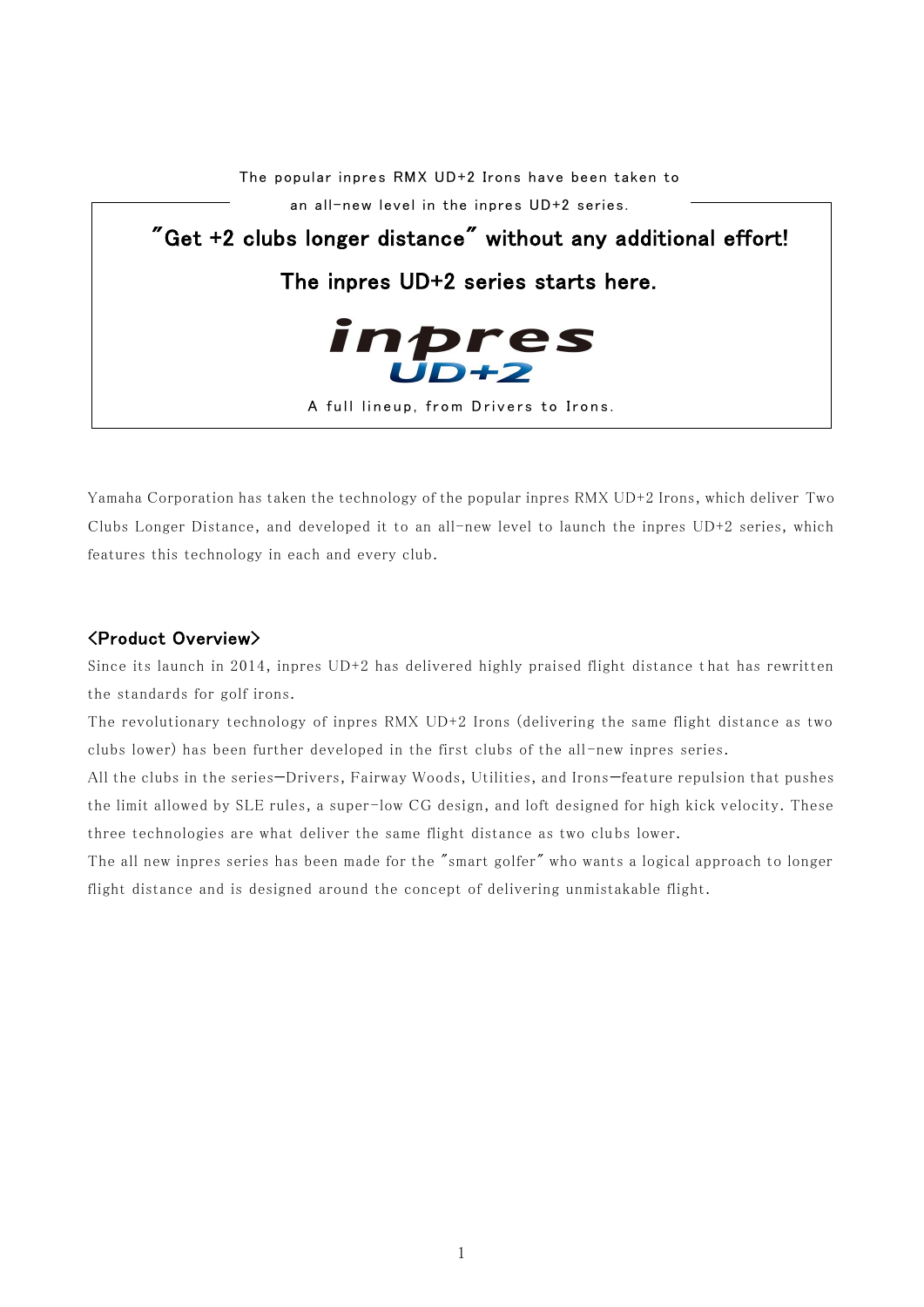## <Main Product Features>

## ■inpres UD+2 Driver

# 1. Challenge the limit allowed by SLE rules by using a wide repulsion area designed through supercomputer analysis.

The thickness of the clubface has been optimized by using a supercomputer to achieve both lighter weight and a larger repulsion area. We chose from over 30,000 calculated shape designs, selecting those that offer the best performance for maximizing the repulsion area. The resulting UD+2 Ultimate Face delivers an enlarged repulsion area to minimize the loss of flight distance from off-center hits. Additionally, we achieve the ultimate face through precision crafting in a process called "milling and press molding."



UD+2 Ultimate Face (sample image)

## 2. The super center of gravity (CG) design combines an ultra-low and ultra-deep CG with a large CG angle.

Optimally placing 40 grams of weight—35 grams of fully integrated weight in the sole (which takes up some 20% of the head weight) and 5 grams of badge-shaped weight—creates the dual benefits of an extremely low CG height and a deep CG. This ultra-low deep CG allows flight with high trajectory and low spin. Additionally, the large 34º CG angle allows the face to bounce back easily and improves the sweet spot.



#### 3. Loft designed for high kick velocity, allowing extremely efficient repulsion

Since the super-low CG design delivers a high launch angle, the repulsion efficiency and kick velocity are also high, which translate into strong loft. Furthermore, this strong loft allows a low CG for the face, which prevents energy loss and minimizes loss of flight distance, even if contact is made with the lower part of the face.



Loft designed for high kick velocity (sample image)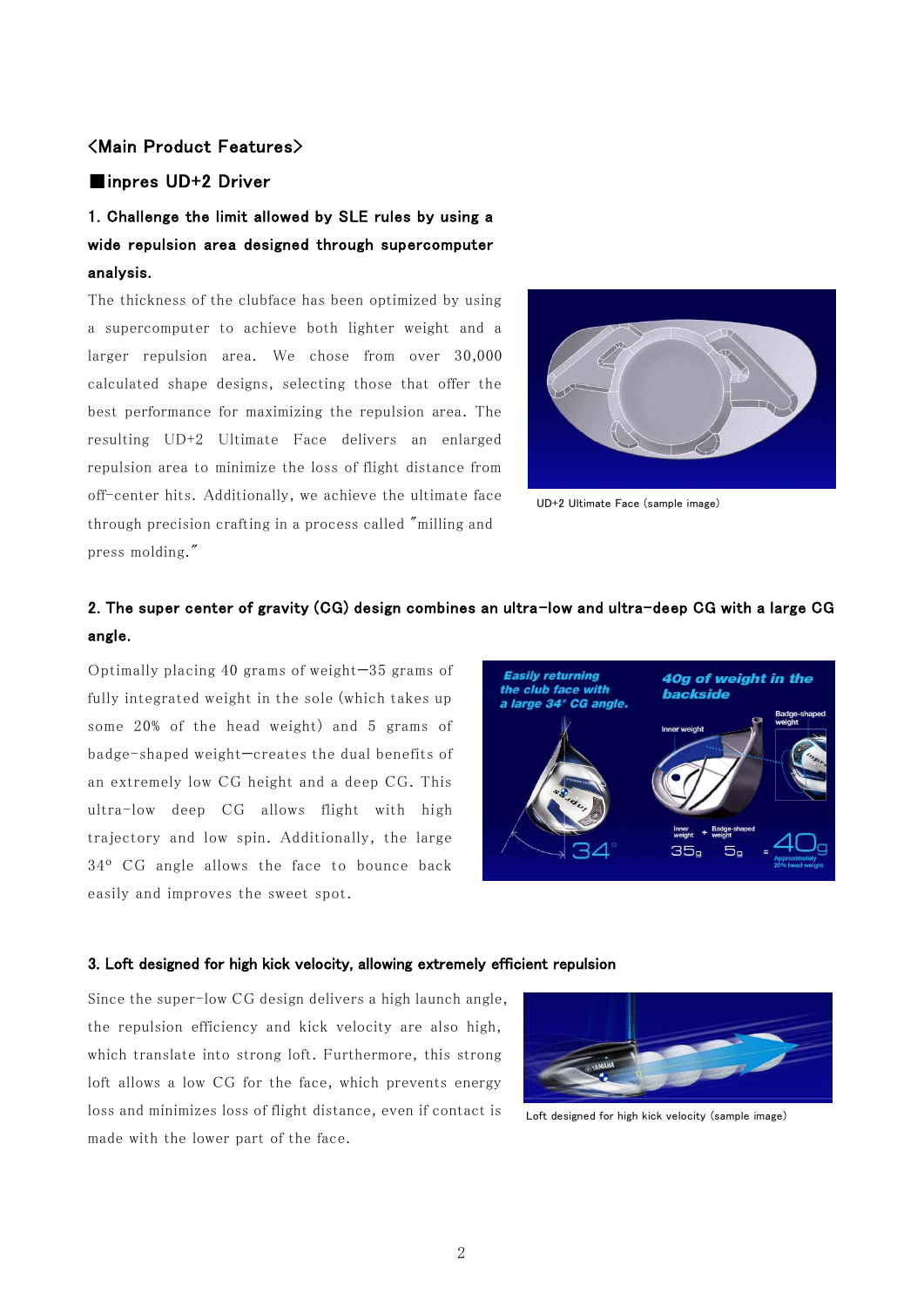### ■inpres UD+2 Fairway Woods & Utilities

## 1. Challenge the repulsion limit allowed by SLE rules by utilizing a titanium body fully integrated with the face.COR of 0.815 \*Yamaha golf research

The Fairway Wood (#3) uses a precision cast titanium body that is fully integrated with the face. Eliminating welding between the body and face increases the deflection area and achieves greater repulsive force. Additionally, the Utilities and other Fairway Woods, besides the #3, use a maraging steel cupface of uneven thickness, which allows deflection across the face, enlarges the repulsion area, and increases repulsion performance.



Precision cast titanium body fully integrated with the face. Fairway Wood #3 (sample image)



Cup face designed with uneven maraging thickness (sample image) Fairway Woods (#5, #7, #9) & Utilities

#### 2. Super CG design delivering both an ultra-low and ultra-deep CG

The Fairway Wood #3 utilizes a 118-gram full tungsten alloy sole. Additional weight across the entire sole achieves a super-low CG, in addition to a super-deep CG. Furthermore, the Utilities and other Fairway Woods, besides the #3, use inner weights in a sole that is thicker overall, which achieves a low CG height and a deep CG.



Full tungsten alloy sole (sample image) 118-gram Fairway Wood #3



Inner weight in the sole (sample image) Fairway Woods (#5, #7, #9) & Utilities

#### 3. Loft designed for high kick velocity, allowing extremely efficient repulsion from the super CG design

Since the super-low CG design delivers a high launch angle, the repulsion efficiency and kick velocity are also high, which translates into strong loft.

### ■ inpres UD+2 shafts (Drivers/Fairway Woods/Utilities/Irons)

The series uses original shafts jointly developed with Mitsubishi Rayon. The tip is designed with less

stiffness and more softness for better contact and a shaft that flexes well. The torque is greater, and you can hit with a swing path that is automatically stabilized.



Launching a new, original shaft that is lightweight and has a softer tip.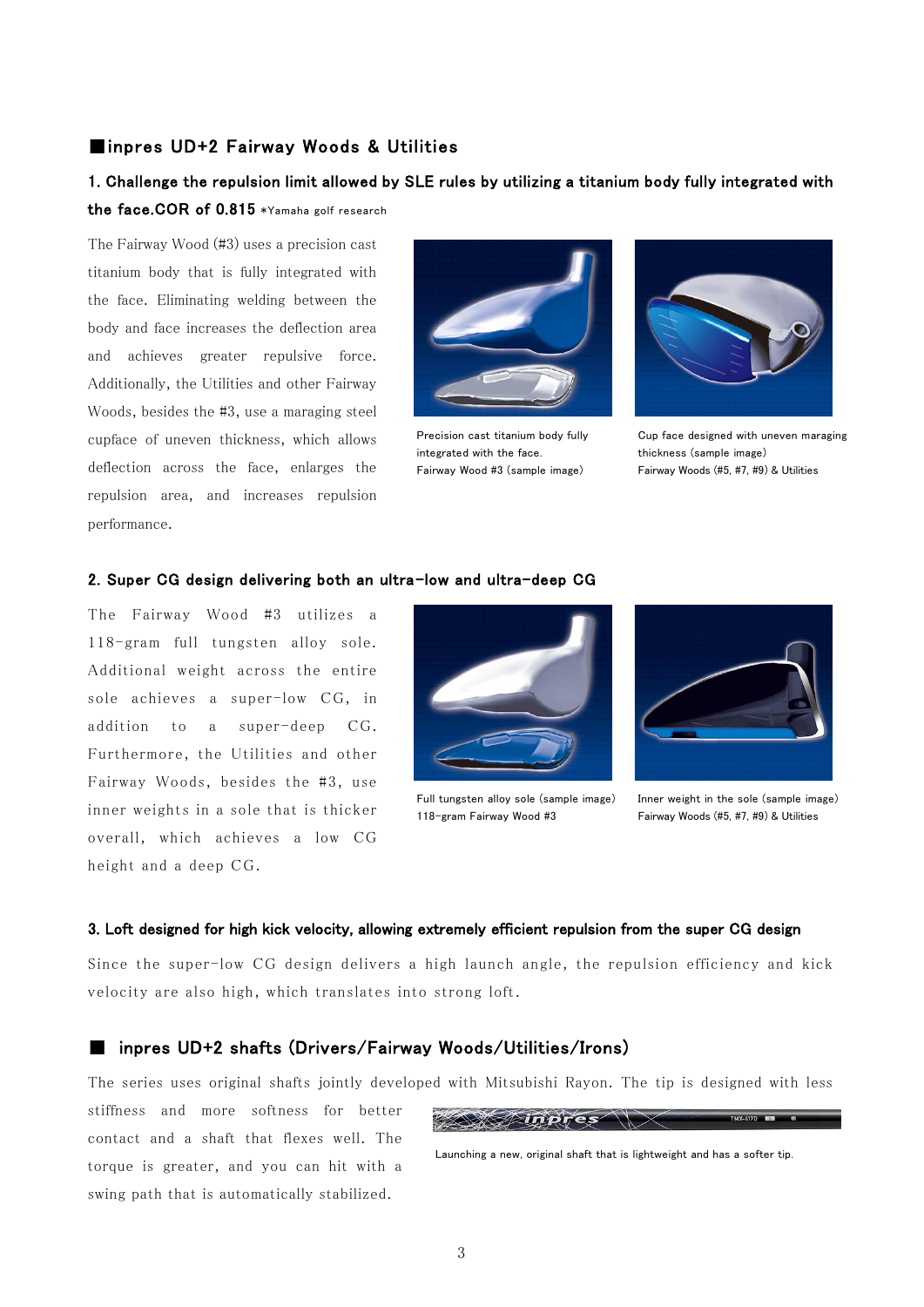## ■ inpres UD+2 Irons

### 1. Uses the new L-Unit face for repulsion that challenge the limit allowed by SLE rules.

### COR value of 0.815 \*Yamaha research

New side slits are even more forgiving of lateral mishits. The repulsion area is approximately 13% larger, compared to previous inpres RMX UD+2 Irons. Additionally, the new L-Unit Face expands the deflection area down to the sole for repulsion right at the limit allowed by SLE rules.



Side slits (sample image) Comparison of repulsion areas New L-Unit face (sample image)

#### 2. The super CG design achieves high trajectory from an ultra-low and ultra-deep CG

We designed the Iron to have a low and deep CG by using a "blade undercut" structure that makes the top blade lighter and moves the surplus weight to the back of the sole. Additionally, the head shape is shorter than previous models for further evolution in lowering the CG, which allows higher loft. This new head structure brings the strike point closer to the CG and boosts flight efficiency. Furthermore, we have



A new level of evolution in head

A new level of evolution in sole

been able to use the FRICOFF sole, which trims the width of the sole 2.1 mm narrower than previous models and shaves the rear portion of the sole. The result is improved drive -through.

#### 3. Loft designed for high kick velocity, allowing extremely efficient repulsion from the super CG design

Achieving high trajectory from the super-low and deep CG design delivers strong loft with repulsion efficiency and high kick velocity. Additionally, a lower CG in the face prevents energy loss. Even if you hit with the lower part of the face, the close CG minimizes the loss of flight distance.



Loft designed for high kick velocity (sample image)